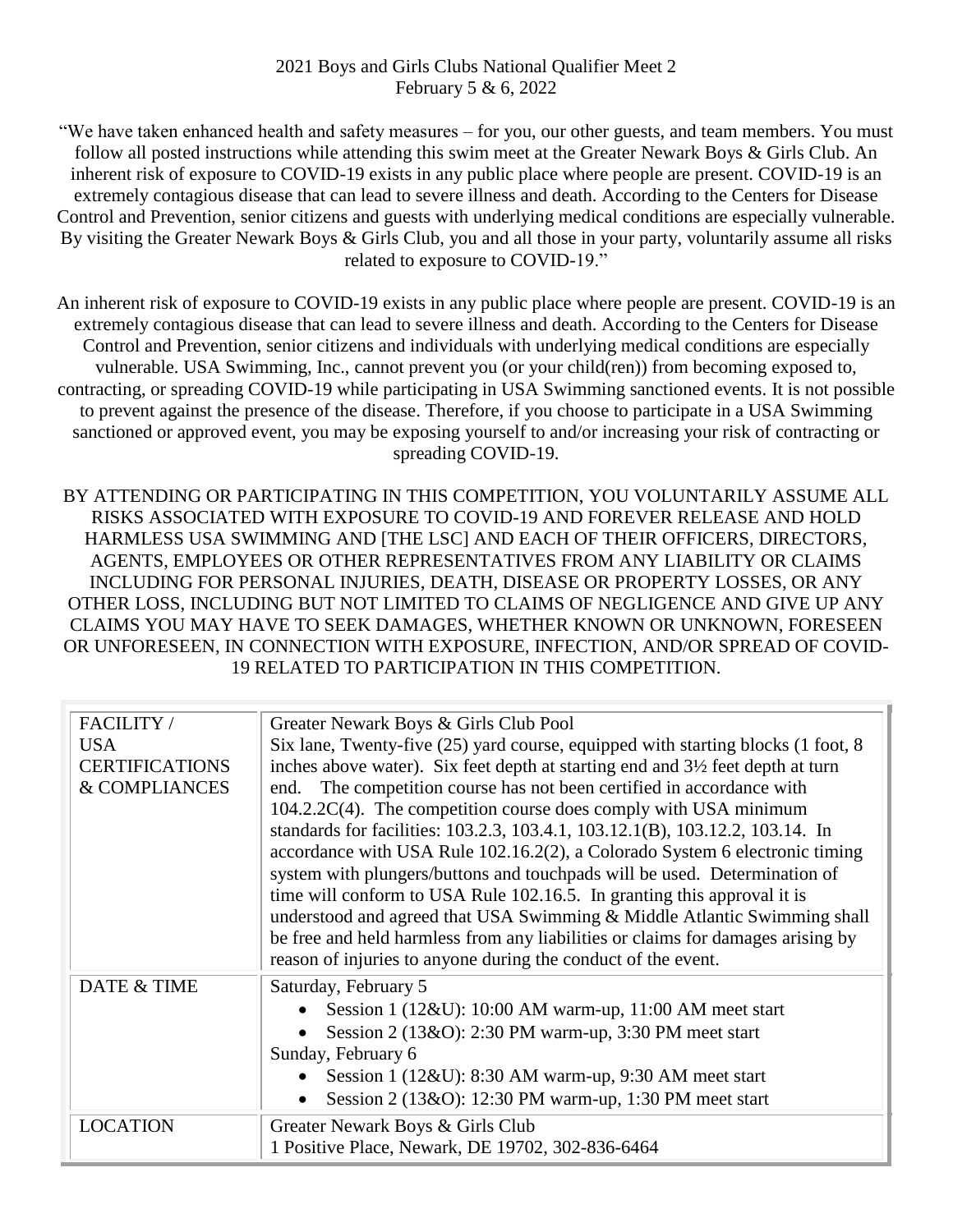| <b>ELIGIBILITY</b>     | Open to any Pioneer Swim League, Boys & Girls Clubs teams, and invited team<br>swimmers.                                                    |  |  |  |  |  |  |
|------------------------|---------------------------------------------------------------------------------------------------------------------------------------------|--|--|--|--|--|--|
|                        | Swimmers' age is as of the first day of the meet: February 5, 2021.                                                                         |  |  |  |  |  |  |
| <b>SEEDING</b>         | All events:                                                                                                                                 |  |  |  |  |  |  |
|                        | will be swum girls and boys together.                                                                                                       |  |  |  |  |  |  |
|                        | will be timed finals.                                                                                                                       |  |  |  |  |  |  |
|                        |                                                                                                                                             |  |  |  |  |  |  |
|                        | The 400yd IM, 500yd and 1650yd freestyles                                                                                                   |  |  |  |  |  |  |
|                        | are positive check-in.<br>will be deck seeded.                                                                                              |  |  |  |  |  |  |
|                        |                                                                                                                                             |  |  |  |  |  |  |
|                        | Swimmers must provide their own counters and timers for the 500 and 1650<br>freestyles.                                                     |  |  |  |  |  |  |
| <b>ENTRY LIMIT</b>     | Sessions 1 and 3 (12 & Under):                                                                                                              |  |  |  |  |  |  |
|                        | Swimmers may only enter 3 events from the 25 yard, 50 yard, and 100 yard                                                                    |  |  |  |  |  |  |
|                        | options. In addition to the 3 events, swimmers may enter any of the 200 yard                                                                |  |  |  |  |  |  |
|                        | options as well as the 500 Free and the 400 IM, but the total number of events                                                              |  |  |  |  |  |  |
|                        | for any session must not exceed 5.                                                                                                          |  |  |  |  |  |  |
|                        | Sessions 2 and 4 (13 $\&$ over):                                                                                                            |  |  |  |  |  |  |
|                        | Swimmers may only enter 3 events from the 100 yard, 200 yard, 400 IM, and                                                                   |  |  |  |  |  |  |
|                        | 500 Free options. In addition to the 3 events, swimmers may enter any of the 25                                                             |  |  |  |  |  |  |
|                        | yard and 50 yard options, but the total number of events for any session must                                                               |  |  |  |  |  |  |
|                        | not exceed 6.                                                                                                                               |  |  |  |  |  |  |
| <b>ENTRIES</b>         | Entries should be submitted using either Hy-Tek's Meet Manager / Team Lite                                                                  |  |  |  |  |  |  |
|                        | Software or using attached entry form. Swimmers' birthdates, first, and last                                                                |  |  |  |  |  |  |
|                        | names must be submitted when using the entry form.                                                                                          |  |  |  |  |  |  |
|                        |                                                                                                                                             |  |  |  |  |  |  |
|                        | Entries should be submitted via email to Diana Stambaugh at<br>dstambaugh@bgclubs.org. In the body of the email, please submit total number |  |  |  |  |  |  |
|                        | of swimmers and individual entries entered.                                                                                                 |  |  |  |  |  |  |
| <b>ENTRY FEE</b>       | \$2 per individual event                                                                                                                    |  |  |  |  |  |  |
| <b>ENTRY DEADLINE</b>  | Tuesday, January 25, 2021                                                                                                                   |  |  |  |  |  |  |
|                        |                                                                                                                                             |  |  |  |  |  |  |
| <b>AWARDS</b>          | Awards will be given to the top 6 finishers in each event for the following age                                                             |  |  |  |  |  |  |
|                        | groups $(8&U, 9-10, \& 11-12)$ . There will be no awards for the 13 and over age<br>groups.                                                 |  |  |  |  |  |  |
|                        |                                                                                                                                             |  |  |  |  |  |  |
| <b>RULES</b>           | Current USA Swimming rules for starts, strokes and turns will be in effect.                                                                 |  |  |  |  |  |  |
| <b>RECORDING</b>       | The use of audio or visual recording devices, including a cell phone, is not                                                                |  |  |  |  |  |  |
| <b>DEVICES</b>         | permitted in changing areas, rest rooms or locker rooms.                                                                                    |  |  |  |  |  |  |
| <b>DRONES</b>          | Operation of a drone, or any other flying apparatus, is prohibited over the venue                                                           |  |  |  |  |  |  |
|                        | (pools, athlete/coach areas, spectator areas and open-ceiling locker rooms) any                                                             |  |  |  |  |  |  |
|                        | time athletes, coaches, officials and/or spectators are present.                                                                            |  |  |  |  |  |  |
| <b>SUIT CHANGING</b>   | Deck changes are prohibited.                                                                                                                |  |  |  |  |  |  |
| <b>OFFICIALS &amp;</b> | Please submit the names of all timers, officials and any other volunteers with                                                              |  |  |  |  |  |  |
| <b>VOLUNTEERS</b>      | team entries. USA certified officials will be required for the meet. A sign-up                                                              |  |  |  |  |  |  |
|                        | link for each session will be provided.                                                                                                     |  |  |  |  |  |  |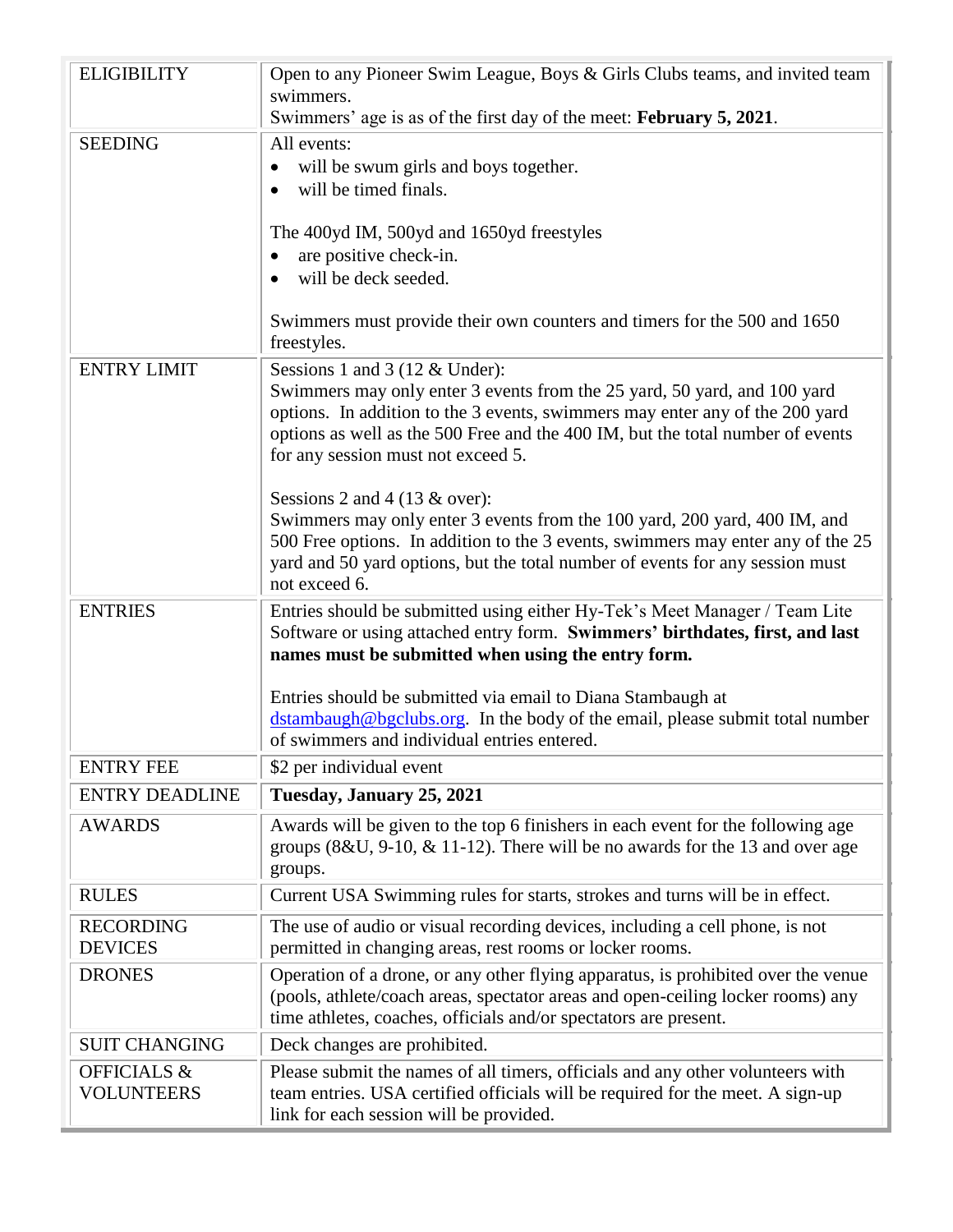| PROGRAM &<br><b>ADMISSION</b> | Admission is free. Two spectators per swimmer. Spectators will sit in the<br>Games Room (or GYM) with swimmers. Spectators will rotate into the pool<br>area during their swimmers' races.                                                                                                                                                                                                                                                                                                                                                                                                                                                                                                                |  |  |  |  |  |
|-------------------------------|-----------------------------------------------------------------------------------------------------------------------------------------------------------------------------------------------------------------------------------------------------------------------------------------------------------------------------------------------------------------------------------------------------------------------------------------------------------------------------------------------------------------------------------------------------------------------------------------------------------------------------------------------------------------------------------------------------------|--|--|--|--|--|
| COVID-19                      | An inherent risk of exposure to COVID-19 exists in any public place where<br>people are present. COVID-19 is an extremely contagious disease that can lead<br>to severe illness and death. According to the Centers for Disease Control and<br>Prevention, senior citizens and individuals with underlying medical conditions<br>are especially vulnerable.                                                                                                                                                                                                                                                                                                                                               |  |  |  |  |  |
|                               | USA Swimming, Inc., cannot prevent you (or your child(ren)) from becoming<br>exposed to, contracting, or spreading COVID-19 while participating in USA<br>Swimming approved events. It is not possible to prevent against the presence of<br>the disease. Therefore, if you choose to participate in a USA Swimming<br>sanctioned event, you may be exposing yourself to and/or increasing your risk<br>of contracting or spreading COVID-19.                                                                                                                                                                                                                                                             |  |  |  |  |  |
|                               | BY ATTENDING OR PARTICIPATING IN THIS COMPETITION, YOU<br>VOLUNTARILY ASSUME ALL RISKS ASSOCIATED WITH EXPOSURE<br>TO COVID-19 AND FOREVER RELEASE AND HOLD HARMLESS USA<br>SWIMMING AND [THE LSC] AND EACH OF THEIR OFFICERS,<br>DIRECTORS, AGENTS, EMPLOYEES OR OTHER REPRESENTATIVES<br>FROM ANY LIABILITY OR CLAIMS INCLUDING FOR PERSONAL<br>INJURIES, DEATH, DISEASE OR PROPERTY LOSSES, OR ANY OTHER<br>LOSS, INCLUDING BUT NOT LIMITED TO CLAIMS OF NEGLIGENCE<br>AND GIVE UP ANY CLAIMS YOU MAY HAVE TO SEEK DAMAGES,<br>WHETHER KNOWN OR UNKNOWN, FORESEEN OR UNFORESEEN, IN<br>CONNECTION WITH EXPOSURE, INFECTION, AND/OR SPREAD OF<br>COVID-19 RELATED TO PARTICIPATION IN THIS COMPETITION. |  |  |  |  |  |
| <b>LIVE STREAM</b>            | We will be live streaming the meet using the clubs Facebook Page:<br>https://www.facebook.com/NewarkBGC. It is free.                                                                                                                                                                                                                                                                                                                                                                                                                                                                                                                                                                                      |  |  |  |  |  |
| <b>RESULTS</b>                | Results will be posted at the meet, emailed out to the teams, and posted on the<br>GNBC website (www.gnbcdolphins.org).                                                                                                                                                                                                                                                                                                                                                                                                                                                                                                                                                                                   |  |  |  |  |  |
| <b>DIRECTIONS</b>             | From the North:<br>Take I-95 South into Delaware (or I-95 South to I-495 South to I-95 South).<br>Take exit 4A (Rt. 1 South; Christiana/Mall Road). Stay on Rt. 1 for about<br>3½ miles. Take the exit for Pulaski Highway (Rt. 40) towards Elkton, MD.<br>Follow this for about $2\frac{1}{2}$ miles; the club will be on your right. After you<br>walk in the main entrance, the pool is in the back left corner.                                                                                                                                                                                                                                                                                       |  |  |  |  |  |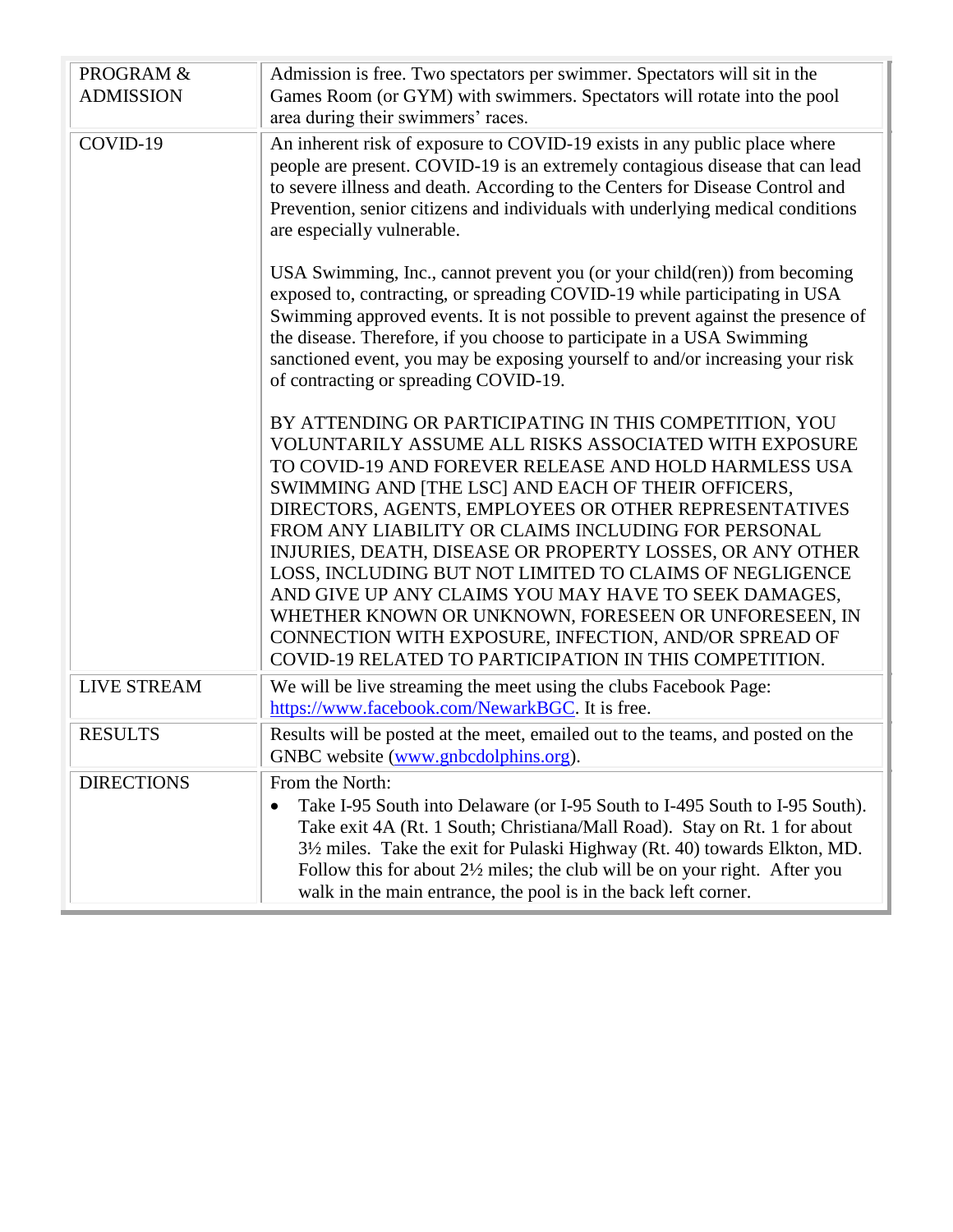## Order of Events

## Saturday, February 5, 2021 - Session 1 (12&U)<br>10:00 AM Start: 11:00 AM Warm Up: 10:00 AM

| Event#                | <b>Event Description</b> |  |  |  |  |  |
|-----------------------|--------------------------|--|--|--|--|--|
|                       | 200yd Individual Medley  |  |  |  |  |  |
| $\mathcal{D}_{\cdot}$ | 25yd Backstroke          |  |  |  |  |  |
| 3                     | 200yd Breaststroke       |  |  |  |  |  |
| 4                     | 50yd Freestyle           |  |  |  |  |  |
| 5                     | 200yd Butterfly          |  |  |  |  |  |
| 6                     | 50yd Breaststroke        |  |  |  |  |  |
|                       | 100yd Backstroke         |  |  |  |  |  |
| 8                     | 50yd Butterfly           |  |  |  |  |  |
|                       | 10-minute break          |  |  |  |  |  |
| 9                     | 500yd Freestyle          |  |  |  |  |  |
|                       |                          |  |  |  |  |  |

Saturday, February 5, 2021 - Session 2 (13&O)<br>I Up: 2:30 PM Start: 3:30 PM Warm Up:  $2:30$  PM

| Event# | <b>Event Description</b>    |  |  |  |  |  |  |
|--------|-----------------------------|--|--|--|--|--|--|
| 10     | 200yd Individual Medley     |  |  |  |  |  |  |
|        | 10-minute break / warm down |  |  |  |  |  |  |
| 11     | 50yd Butterfly              |  |  |  |  |  |  |
| 12     | 25yd Backstroke             |  |  |  |  |  |  |
| 13     | 50yd Breaststroke           |  |  |  |  |  |  |
| 14     | 50yd Freestyle              |  |  |  |  |  |  |
|        | 10-minute break / warm down |  |  |  |  |  |  |
| 15     | 200yd Butterfly             |  |  |  |  |  |  |
|        | 10-minute break / warm down |  |  |  |  |  |  |
| 16     | 100yd Backstroke            |  |  |  |  |  |  |
| 17     | 200yd Breaststroke          |  |  |  |  |  |  |
|        | 10-minute break             |  |  |  |  |  |  |
| 18     | 500yd Freestyle             |  |  |  |  |  |  |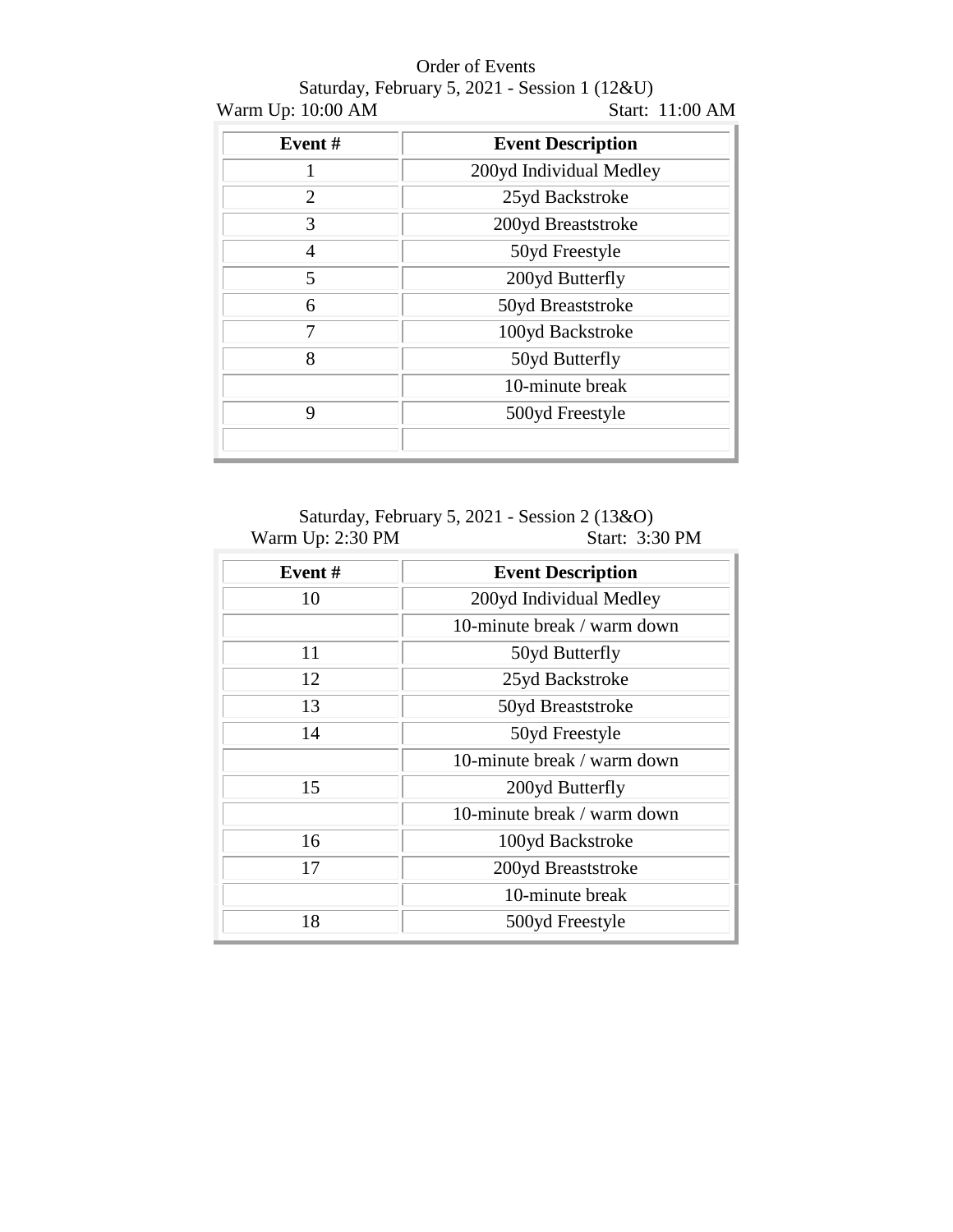| <b>Girls Event #</b> | <b>Event Description</b> |  |  |  |  |  |
|----------------------|--------------------------|--|--|--|--|--|
| 19                   | 400yd Individual Medley  |  |  |  |  |  |
| 20                   | 25yd Breaststroke        |  |  |  |  |  |
| 21                   | 200yd Backstroke         |  |  |  |  |  |
| 22                   | 25yd Freestyle           |  |  |  |  |  |
| 23                   | 100yd Breaststroke       |  |  |  |  |  |
| 24                   | 100yd Butterfly          |  |  |  |  |  |
| 25                   | 50yd Backstroke          |  |  |  |  |  |
| 26                   | 200yd Freestyle          |  |  |  |  |  |
| 27                   | 100yd Individual Medley  |  |  |  |  |  |
| 28                   | 25yd Butterfly           |  |  |  |  |  |
| 29                   | 100yd Freestyle          |  |  |  |  |  |
|                      | 20-minute break          |  |  |  |  |  |
| 30                   | 1650 Freestyle           |  |  |  |  |  |

Sunday, February 6, 2021 - Session 3 (12&U) Warm Up: 8:30 AM Start: 9:30 AM

Sunday, February 6, 2021 - Session 4 (13&O)<br>Up: 12:30 PM Start: 1:30 PM Warm Up: 12:30 PM

| Girls Event # | <b>Event Description</b>    |
|---------------|-----------------------------|
| 31            | 400yd Individual Medley     |
|               | 10-minute break / warm down |
| 32            | 25yd Butterfly              |
| 33            | 50yd Backstroke             |
| 34            | 25yd Breaststroke           |
| 35            | 25yd Freestyle              |
|               | 10-minute break / warm down |
| 36            | 200yd Freestyle             |
|               | 10-minute break / warm down |
| 37            | 100yd Individual Medley     |
| 38            | 100yd Butterfly             |
| 39            | 200yd Backstroke            |
| 40            | 100yd Breaststroke          |
| 41            | 100yd Freestyle             |
|               | 10-minute break / warm down |
| 42            | 1650yd Freestyle            |